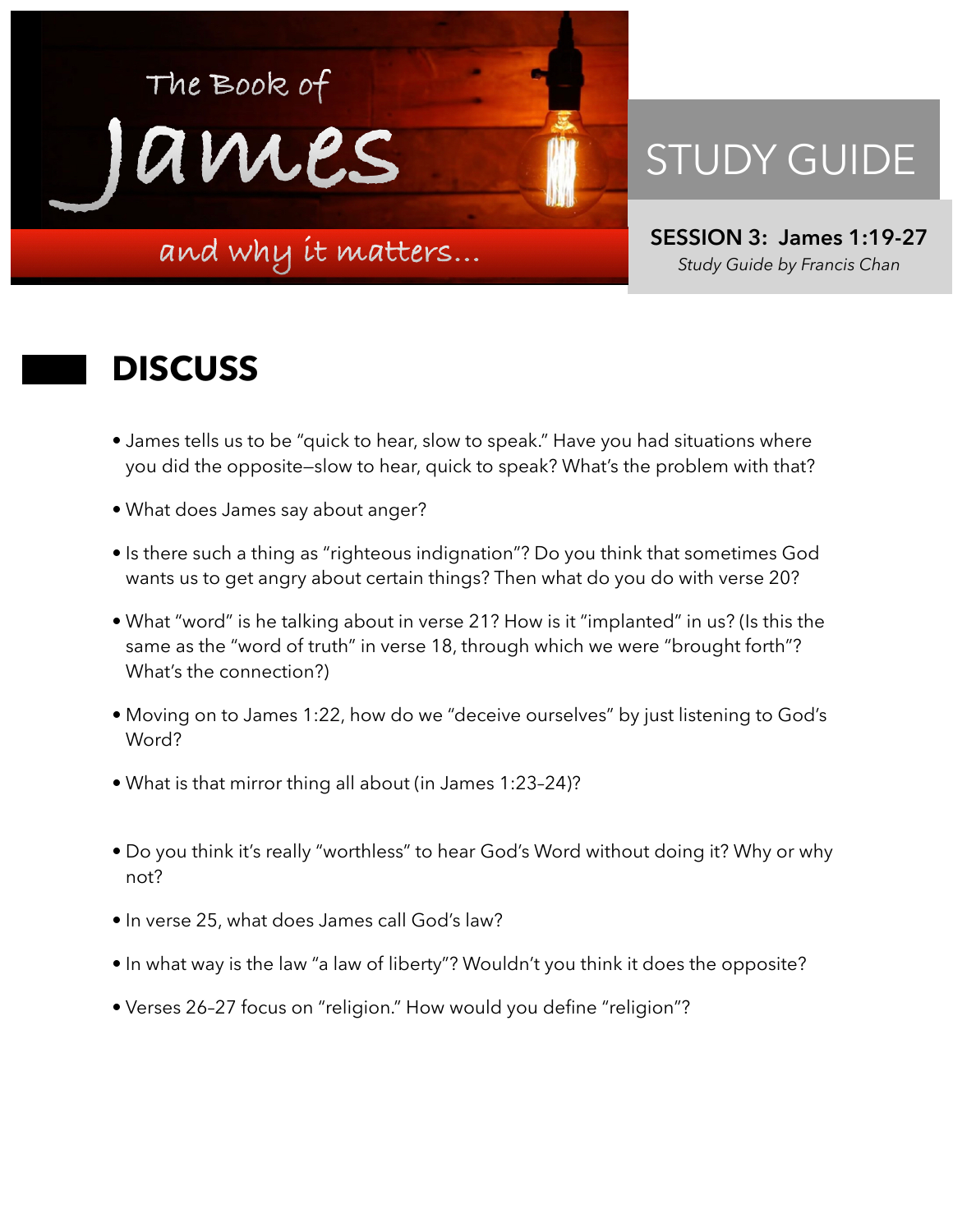- Do you think of religion as a good thing or not? Do you think your neighbors think of religion as a good thing?
- With that in mind, do you think James is using the term "religion" in a positive way? Why or why not?
- In verses 26–27, how does James define "religion"?
- There are three specific actions he includes in his definition. What are they?
- Why do you think he mentions these three? Aren't there other good deeds he could name?

## **LIVE IT OUT**

*The book of James emphasizes the active side of our faith, so let's consider several ways we might put its teaching into practice.* 

**Memorization:** Learn James 1:22. Perhaps you could write it out on a card, which you put (appropriately) on your mirror.

**Conversation:** Do you need to develop the ability to be "quick to hear, slow to speak"? Is there a particular person in your life with whom you should do more listening? Work on this. You might even think of some questions to ask in your next conversation. Focus on them, not on your own responses.

**Journaling:** If you have a Bible study journal, add this component. If not, try journaling this week. Take the next six pages and put four headings on each page. Read. Think. Pray. Do! Then select Scriptures to read each day. As you do, record your thoughts on the text, write out key words of a prayer, and then—because of James figure out something God would like you to *do* in response to that text. Oh, yeah—and then do it.